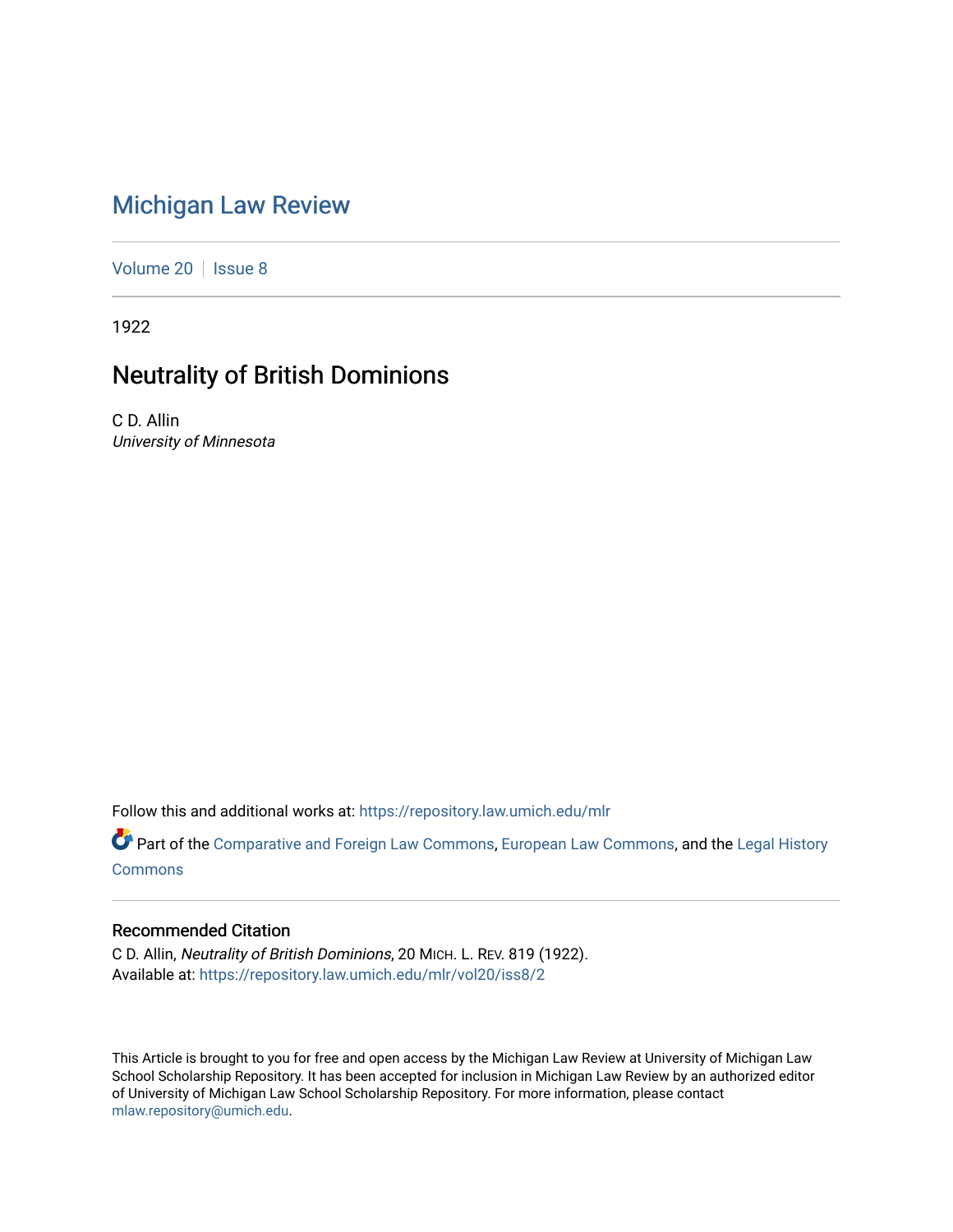# **MICHIGAN LAW REVIEW**

JUNE, 1922 No. 8

## THE NEUTRALITY OF BRITISH DOMINIONS-

THE recent Cannes conference has revived the question of the international status of the British dominions. Article IV of the proposed Anglo-French Alliance provided that "the present treaty shall impose no obligation upon any of the dominions of the British Empire unless and until it is approved by the dominion concerned." In short, the dominions were left free to pursue an independent foreign policy in European affairs.

The question of colonial neutrality has been an old thorn in the flesh to both English and colonial statesmen. From time to time different propositions have been put forward to relieve the Motherland of her responsibilities or the colonies of their liabilities in time of war. To this end, James the Second entered into a treaty with the king of France for the neutrality of their respective colonial possessions. The question, however, awakened considerably more interest in the colonies than in the Mother Country. The subject was discussed incidentally at the Albany conference, but without result. About the same time the French East India Company approached its English rival with the proposal that both the ship· ping and settlements of the respective companies should be neutralized in case of war between the two countries. · The English Company was favorable to the suggestion, but the English government promptly vetoed it for naval reasons. After that no more was heard of the subject for about a century.

The question next bobbed up in Australia. The withdrawal of the British troops from the colonies, together with the threatening situation in Europe, brought home to the colonies a realization of their weakness and danger. Accordingly, in 1870 Mr. C. G. Duffy,

 $\mathcal{L}_{\mathcal{A}}$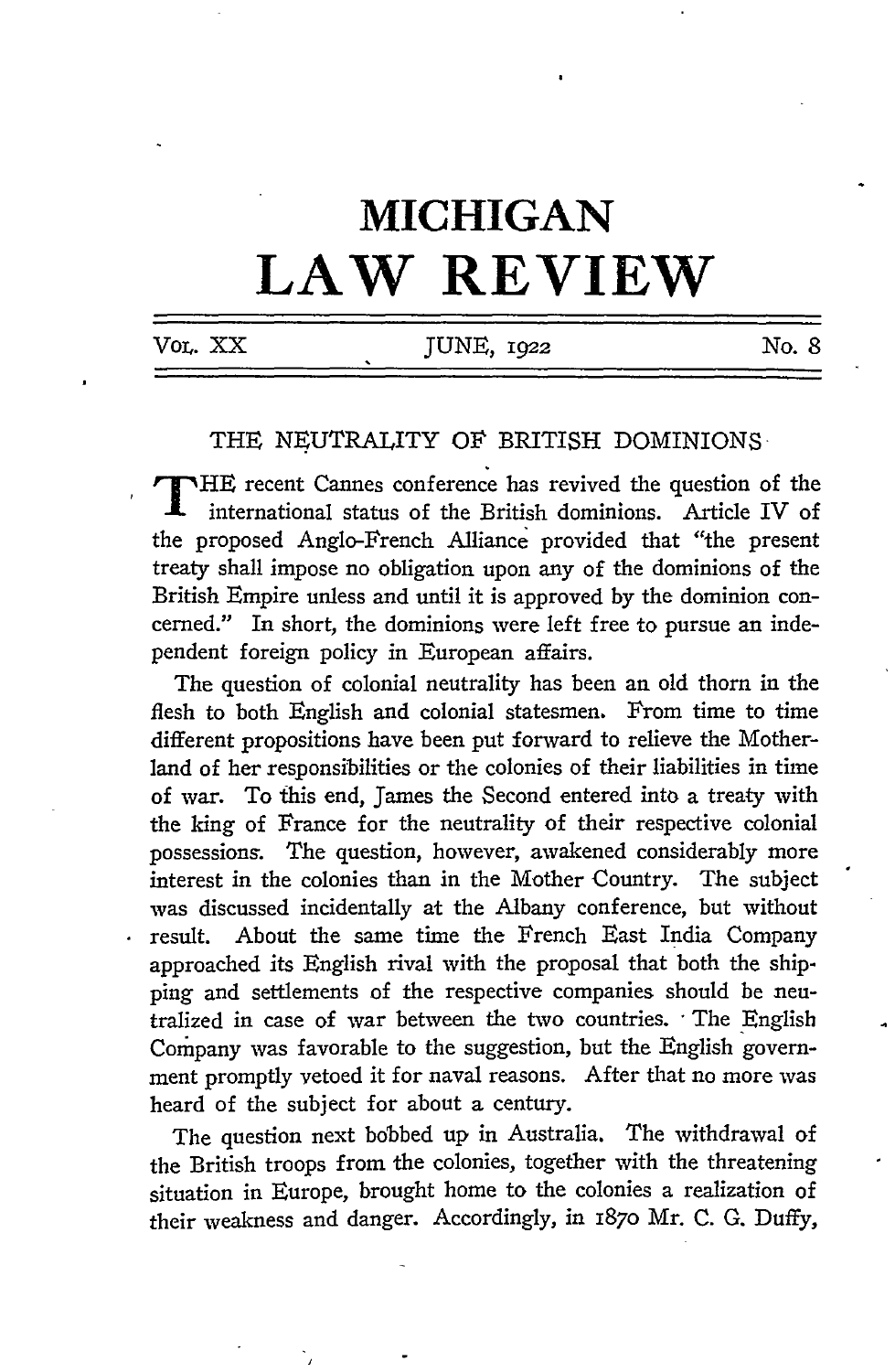a prominent politician of Victoria, secured the appointment of a royal commission to deal with the .question of a federal union of the Australian colonies. This commission, in connection with its report, brought in an interesting recommendation for the neutrality of the colonies as a protective measure.

"It has been proposed to establish a Council of the Empire, whose advice must be taken before war was declared. But this measure is so foreign to the genius and traditions of the British Constitution, and presupposes so large an abandonment of its functions by the House of Commons, that we dismiss it from consideration. There remains, however, we think, more than one method by which the anomaly of the present system may be cured. \* \* \*

The Colony of Victoria, for example, possesses a separate Parliament, Government, and distinguishing flag; a separate naval and military establishment. All the public appointments are made by the Local Government. The only officer commissioned from England who exercises authority within its limits is the Queen's representative; and in the Ionian Islands, while they were admittedly a Sovereign State, the Queen's representative was appointed in the same manner. The single function of a Sovereign State, as understood in International Law, which the Colony does not exercise or possess, is the power of contracting obligations with other states. The want of this power alone distinguishes her position from that of states undoubtedly sovereign.

If the Queen were authorized by the Imperial Parliament to concede to the greater Colonies the right to make treaties, it is contended that they would fulfil the conditions constituting a Sovereign State in as full and perfect a sense as any of the smaller states cited by public jurists to illustrate this rule of limited responsibility. And the notable concession to the interest of peace and humanity made in our own day by the Great Powers with respect to privateers and to ,merchant shipping renders it probable that they would not, on any inadequate grounds, refuse to recognize such states as falling under the rule.

It must not be forgotten that this is a subject in which the inter-. ests of the colonies and of the Mother Country are identical. British statesmen have long aimed not only to limit more and more the expenditure incurred for the defence of distant colonies, but to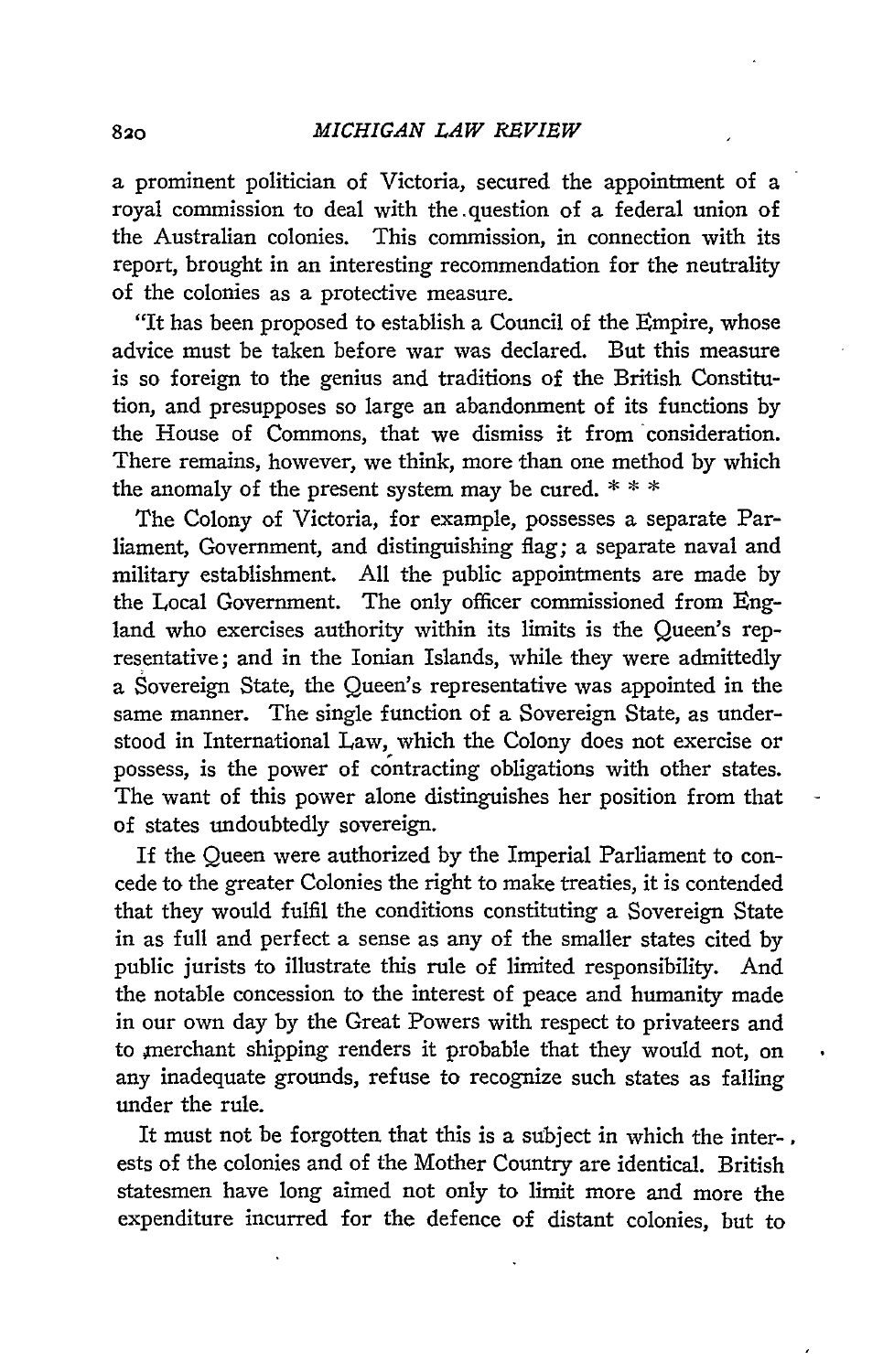withdraw more and more from all ostensible responsibility for their defense; and they would probably see any honorable method of adjusting the present anomalous relations with no less satisfaction than we should.

Nor would the recognition of the neutrality of the self-governed colonies deprive them of the power of aiding the Mother Country in any just and necessary war. On the contrary, it would enable them to aid her with more dignity and effect, as a Sovereign State could, of its own free will, and at whatever period it thought proper, elect to become a party to the war.

We are of opinion that this subject ought to be brought under the notice of the Imperial Government. If the proposal should receive their sanction, they can ascertain the wishes of the American and African Colonies with respect to it, and finally take the necessary measures to obtain its recognition as part of the public law of the civilized world."

This recommendation found favor with a few of the more advanced politicians and newspapers of the colonies. But on the whole it met with a hostile or indifferent reception from the general public. None of the Australian governments would have anything to do with it. Some of the leading conservative politicians condemned it in the strongest terms and the conservative press subjected it to merciless criticism as a one-sided proposition and a disguised form of separation. The agitation could make little headway in the face of such general opposition. Fortunately for the colonies, England did not become involved in the European struggle, and with the passing of the war cloud the neutrality proposal was quietly dropped by its erstwhile friends and supporters. Nothing more was heard of the matter until another war cloud hovered over the Empire.

The question of neutrality again came to the front in an acute form during the crisis preceding the Boer war. The old racial feud between the English and Dutch populations had almost died out when it was again revived by Dr. Jameson's treacherous raid into the Transvaal. The long drawn-out controversy over the rights of the Uitlanders added fuel to the flames. Meanwhile the government of the Cape was doing everything possible to bring about a settlement of the difficulty, but found its efforts blocked by the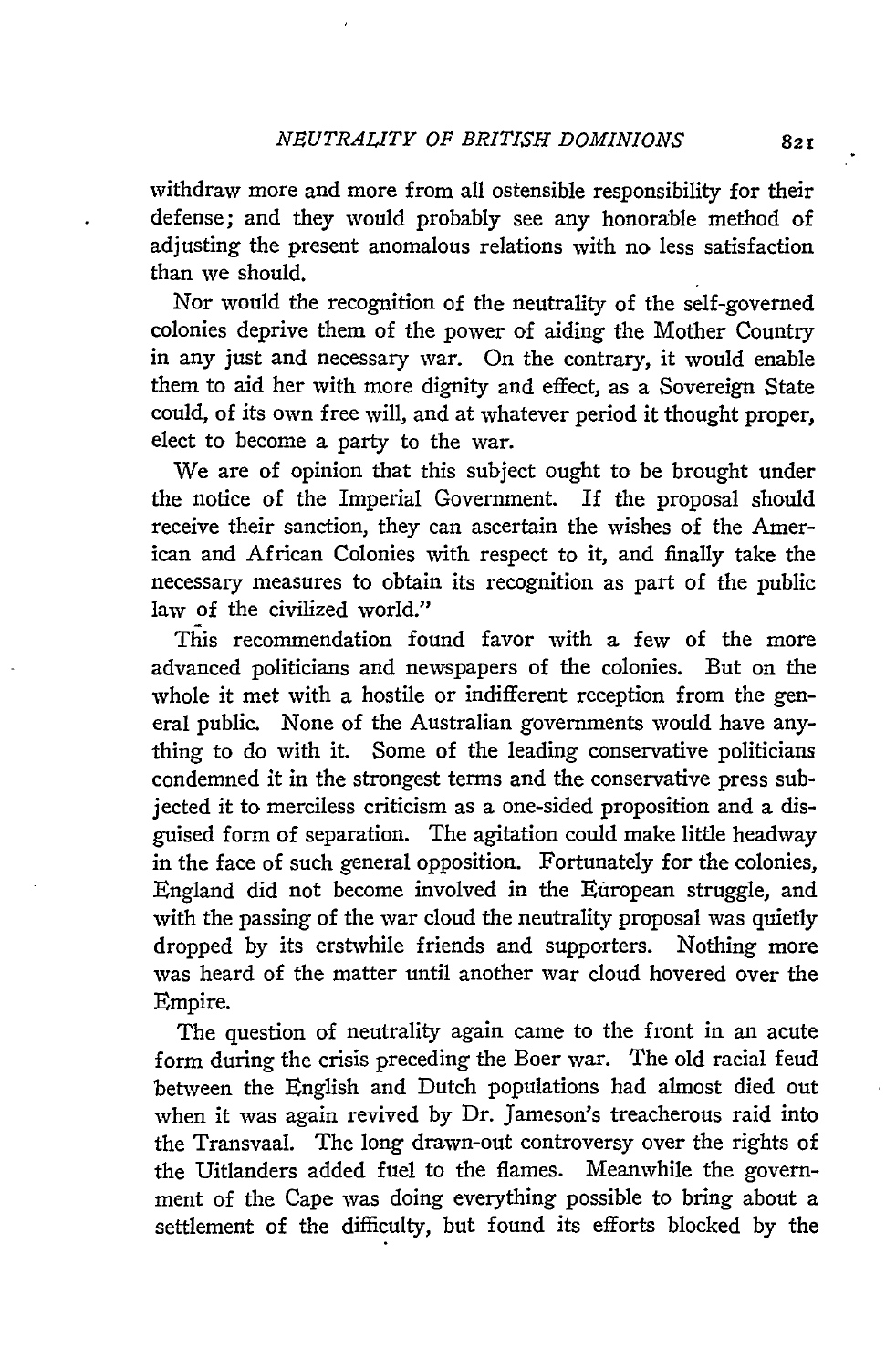intransigent attitude of the extremists on both sides. The premier of the colony, W. P. Schreiner, was caught between two fires and scarcely knew which way to turn. His sympathies were divided. He was undoubtedly strongly attached to the British connection, but he was essentially an Africander in his political outlook, and moreover was intimately connected by marriage and social relations with leading members of the Dutch race in the Cape and Orange Free State. Although not himself a Bondsman, he had been chosen leader of that party and was dependent upon it for support. It was natural in the circumstances that he should sympathize with his Dutch fellow subjects in their desire to keep out of the war with their kinsmen across the Vaal. But he never allowed his sympathies to run away with his duty •to his Sovereign. He was, perhaps, too trustful of 'the loyalty of his colleagues and too tolerant of the scarcely-veiled sedition of many of his followers, but he was never a party to, nor did he countenance, the open and secret intrigues of some of his supporters with the enemies of his country. He kept hoping against hope that a conflict might be avoided by a spirit of moderation and justice. Throughout the controversy he endeavored to maintain a neutral attitude, but as the war drew nearer his position became more and more untenable. He could not continue indefinitely to sit on the political fence. In attempting to preserve a non-committal attitude, he inevitably came into conflict with the views and interests of the ultramontanes on either side. On the one hand, he found it increasingly difficult to control pro-Boer activities in his own party; on the other, he encountered the open hostility of the loyal British population. To the latter, his equivocal conduct during the negotiations seemed to fall· little short of high treason. The crisis could not be delayed much longer. The negotiations were breaking down and both parties were evidently preparing for war.

The opposition accordingly resolved to force the government to a public declaration of policy. On August 28, 1899, Sir Gordon Sprigg moved the adjournment ·of the House for the purpose of considering the question of the removal of arms and ammunition from Cape Colony into the Orange Free State. In the course of the debate, Mr. Schreiner announced his intention of maintaining so far as possible a neutral position in case of war.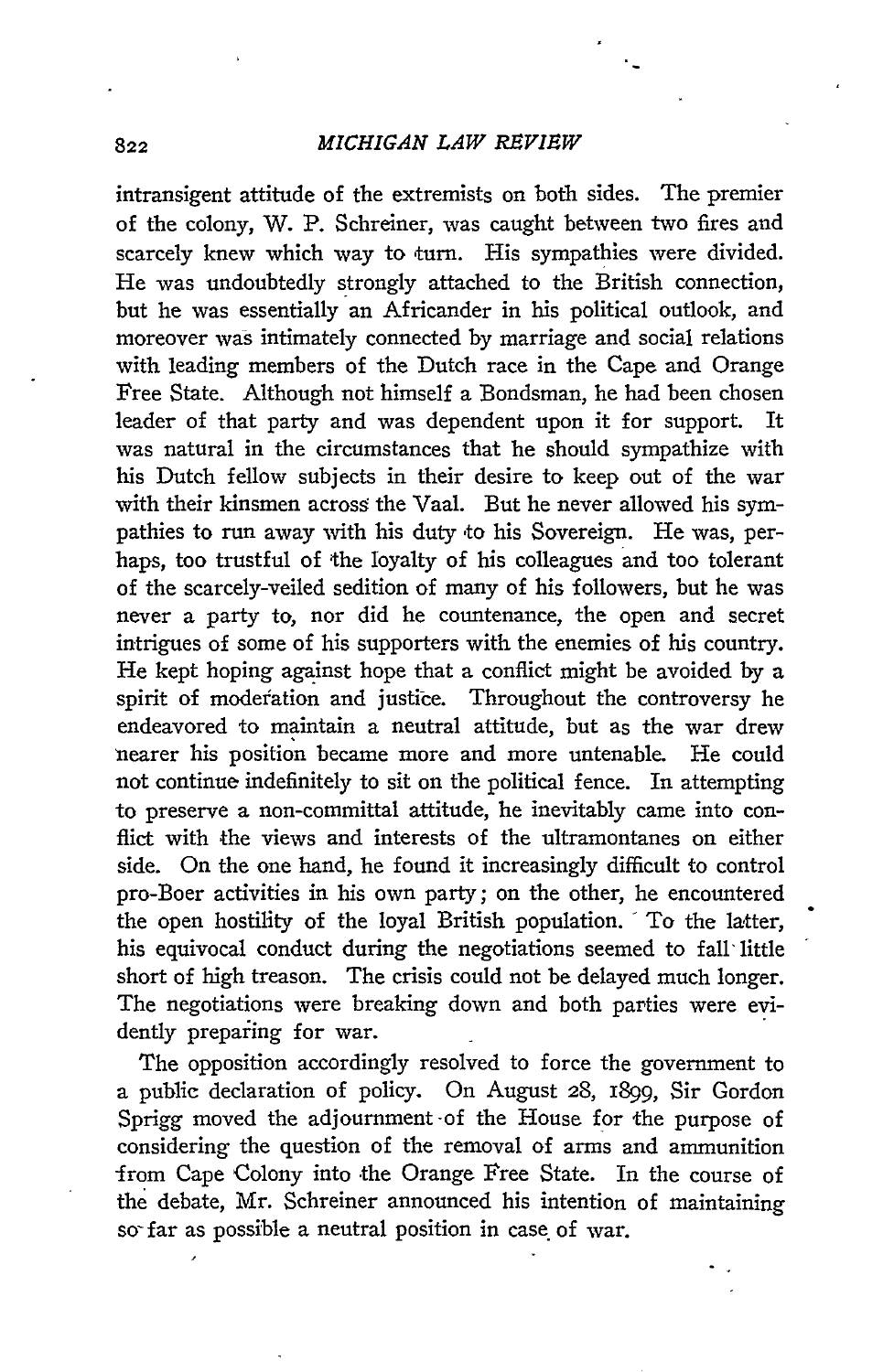"If I am still to see, despite my best hopes and my deep convictions, that South Africa is to be the scene of war between whites, that one race is to be set against another race in any part of Africa, I shall still say-and I say this today, not merely to this colony, but to South Africa and the world-that I shall do my very best io maintain for this colony the position of standing apart and aloof from the struggle, both with regard to its forces and with regard to its people."

A little further on in the same speech he returned to the same theme.

"If that unexpected and unhoped for event (war) is going-to happen, it will become all of us to stand firmly together against that plague extending to our house. We shall endeavor then to do all in our power to preserve that peace which we have sought loyally and honestly to secure since the day when we put our hands to the plough of government of this country."

Neither the word nor the doctrine of neutrality, it will be observed, is to be found anywhere in this speech. The idea, it is true, is vaguely suggested, but no practical measures are proposed to carry such a policy into effect.

The opposition apparently did not attach at first much importance or constitutional significance to this declaration. Throughout the course of the debate they did not see fit to question the correctness of this position. Colonel Shermbrucker, a fire-eating loyalist, was apparently satisfied with this declaration and was even willing to meet the government half-way. "If,'' he said, "they on his side could obtain from the prime minister an assurance that the government would not adopt an attitude hostile to the British power, a great many members of the opposition would feel more satisfied." Mr. Rose Innes, one of the most influential members of the House and a constitutionalist of distinction, took the position that the imperial government should give the lead to local authorities on such matters. "As things are now they must depend upon the attitude of the imperial government. When they came forward and said they did not wish this kind of thing to go on, then it would be the duty of the ministers as part of the Empire to see that it did not." This opportune interpretation of the relative rights and obligations of the Motherland and colonies afforded the hard-pressed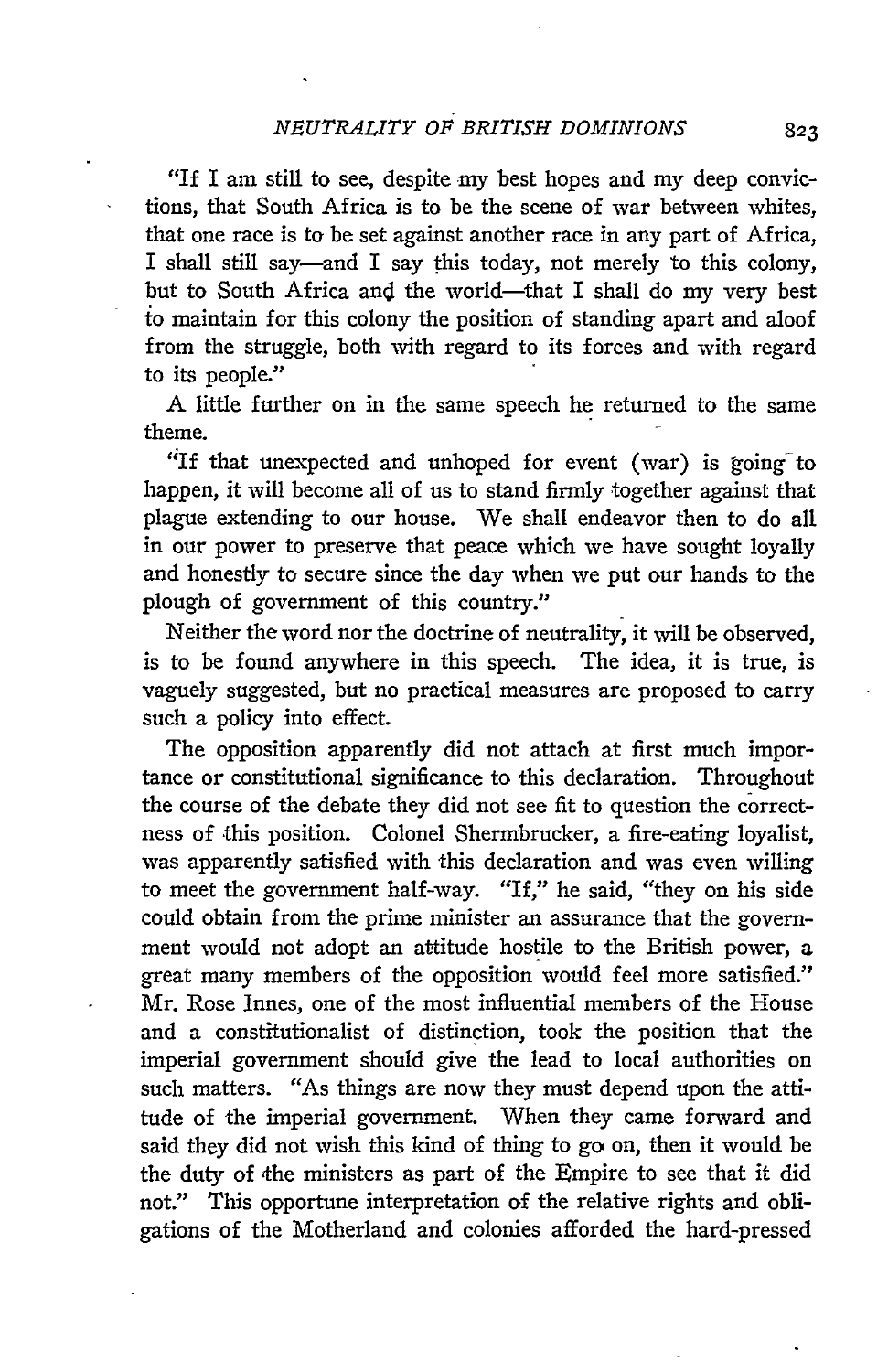#### *MICHIGAN LAW REVIEW*

premier an excellent ground of defense of which he was glad to avail himself. Accordingly, later in the debate Mr. Schreiner definitely accepted Mr. Innes' statement as a correct political and constitutional exposition of the government's position, and as an evidence of his good faith declared that when. the necessity arose "he should act in conjunction with the proper authorities.'' In summing up the debate on behalf of the opposition, Sir Gordon Sprigg again arraigned the half-hearted policy of the government in dealing with the Boers and their Cape friends. But at the same time he was forced to admit that the government would doubtless do its duty in case of war. "Of course, when the storm breaks, when war is actually going on, we know perfectly well what the government will do, because they will be traitors to the office they hold under Her Majesty's government if they do anything else than stop the munitions of war going through which would then go through to a state in active hostility to Great Britain."

Outside the House an entirely different construction was placed upon the Premier's speech by a part of the press and public. The Cape Town *Times,* the leading organ of the opposition, interpreted these remarks as a formal declaration of neutrality, amounting practically to alienage. Here was an excellent campaign cry, and the *Times* proceeded to exploit it for all it was worth. Many of the ultra-loyalists took up the hue and cry. At a public meeting at the capitol under the auspices of the South African League, at which several members of the parliament occupied seats on the platform, a resolution was adopted strongly disapproving of Mr. Schreiner's declaration of neutrality. But not all of the English press were ready to follow this lead. The Kimberley *Adviser*, for example, declared that "there is only one way in which the Cape could preserve neutrality in the event of war with the Transvaal, and that is by ceasing to be a part of the British Empire." But such a policy, it believed, did not lie within the meaning or intention of the Premier's declaration.

Mr. Schreiner's speech was duly cabled to London, where it stirred up a veritable hornet's nest in imperialistic circles. The London *Times,* which had become the foremost champion of the Uitlanders, denounced the "extraordinary statement" of Mr. Schreiner in severest terms. "That phrase, if it be in its natural sense, betrays

824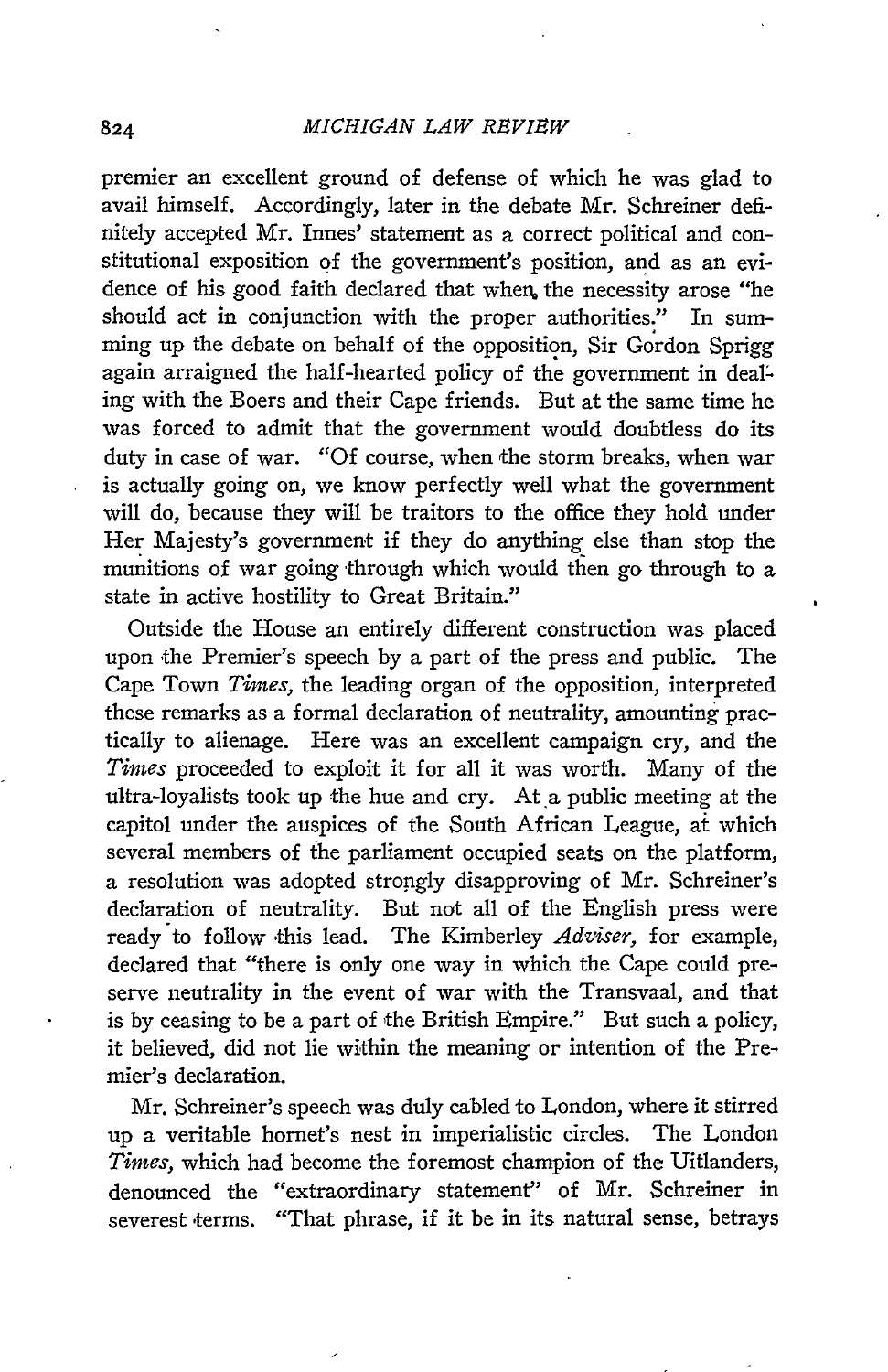a startling misconception on the part of Mr. Schreiner of his duty both as a colonial statesman and as a British subject. What would have been thought of the governor of an American state who had declared his intention of keeping his state aloof from the war with Spain? The issues of peace and war do not rest with the colonial authorities, but with the government of the Queen, and when that government has declared war, it is the duty of all loyal subjects, whatever their position, not to keep aloof from the struggle, but to do their utmost to bring the struggle to a successful end." The *St. James Gazette* declared that the attitude of Mr. Schreiner was "not the least ominous part of the crisis.» The Cape could not be neutral without involving itself in the process of aiding the Queen's enemies. If Mr. Schreiner were correctly reported, Lord Milner, it concluded "would be justified in dismissing him."

The Liberal papers, however, as might be expected, came to the defense of the colonial Premier. In an able editorial, in reply to the *Times,* the *Westminster Gazette* set forth what it believed to be the true state of affairs.

"It does not appear to occur to these critics that, in preventing the conflagration from spreading to the Cape, Mr. Schreiner would probably be doing this country the greatest service that is in his power to do. Mr. Schreiner does not, of course, mean that he would try to hinder the transport of men and ammunition through the Cape Colony. That is out of his power to do, even if he desired to do it. What he means is that he throws the responsibility of a war in the Transvaal on the Imperial Government and will leave the Imperial Government to conduct its own campaign. Mr. Schreiner probably could do nothing better or wiser, and he would do well if he could keep the struggle to the Transvaal and its borders. For let us be warned in time that the spread of this controversy threatens something very like civil war at the Cape. Our Dutch fellow-citizens have of course no veto on operations which the Imperial Government may think necessary, but their opinion and the sentiments of the constitutional government at the Cape must be regarded as elements of capital importance by a British statesman dealing with the present situation."

The Premier's speech had attained too much notoriety to escape the attention of the High Commissioner. Sir Alfred Milner, unfor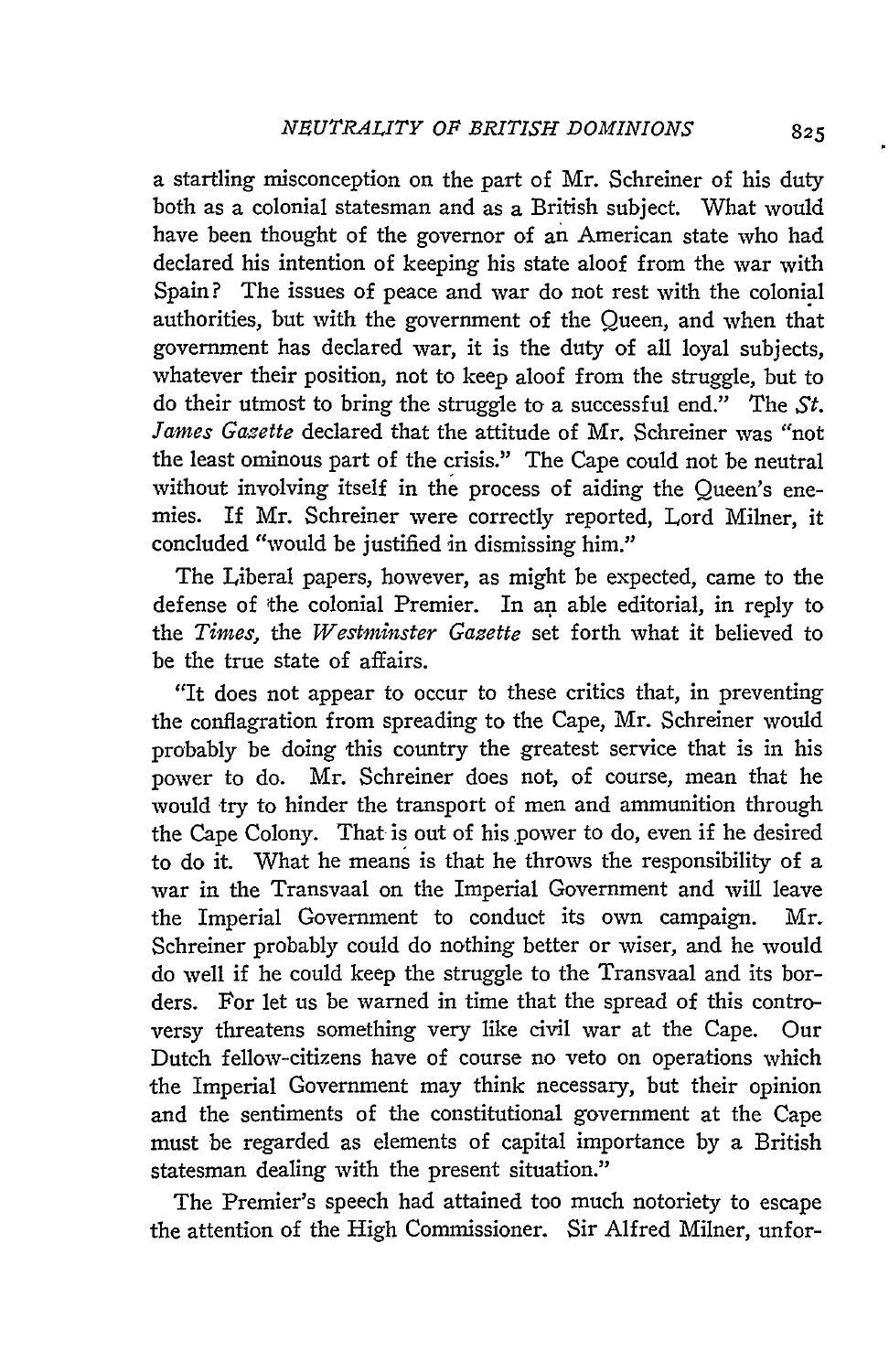tunately, was not on the most friendly terms with his constitutional advisers. As British Higli Commissioner in South Africa he had been entrusted with the conduct of many of the negotiations with the governments of the Transvaal and Orange Free State. These negotiations, in fact, had largely resolved themselves into a diplomatic duel between President Kruger and himself. It did not take him long fo realize that he could count on but little, if any, support from the Cape ministers in this crucial struggle. It almost seemed at times as though the sympathies of the cabinet were on the side of the Boers rather than of the Crown. It is not surprising, in the circumstances, that Sir Alfred should have been tempted to look with special favor on the British opposition in the House, whose views and policies coincided so closely with his own. Unfortunately, he sometimes made too little effort to conceal his political opinions and sympathies. He was prone to regard himself as an imperial officer rather than.as a constitutional governor. He was much more concerned with the maintenance and promotion of British interests in South Africa than with the preservation of the principles of responsible government. There was, in truth, an unfortunate incompatibility between the functions of High Commissioner and Colonial Governor. As an imperial officer, he was free to pursue an independent policy; as colonial governor, he was expected to follow the advice of his responsible ministers. The position was an impossible one. He could not be an imperial viceroy and a provincial figurehead at one and the same time.

The High Commissioner, as was to be expected, took a serious view of Mr. Schreiner's speech. In a critical dispatch to Joseph Chamberlain, Secretary of State for the Colonies, he set forth his view of the political situation in considerable detail.

"It will be observed that Mr. Schreiner, while gladly availing himself of the defense which Mr. Innes's argument afforded him for not having taken the initiative in stopping the export of munitions of war to the Orange Free State, by no means committed himself to accepting the logical consequence of that view, viz., that he would be bound to stop such export, if requested to do so by the Imperial Government. On the contrary, many expressions of his speech are only compatible with the view that the Colony is virtually an independent state, which could, if it chose, remain neutral in a

<>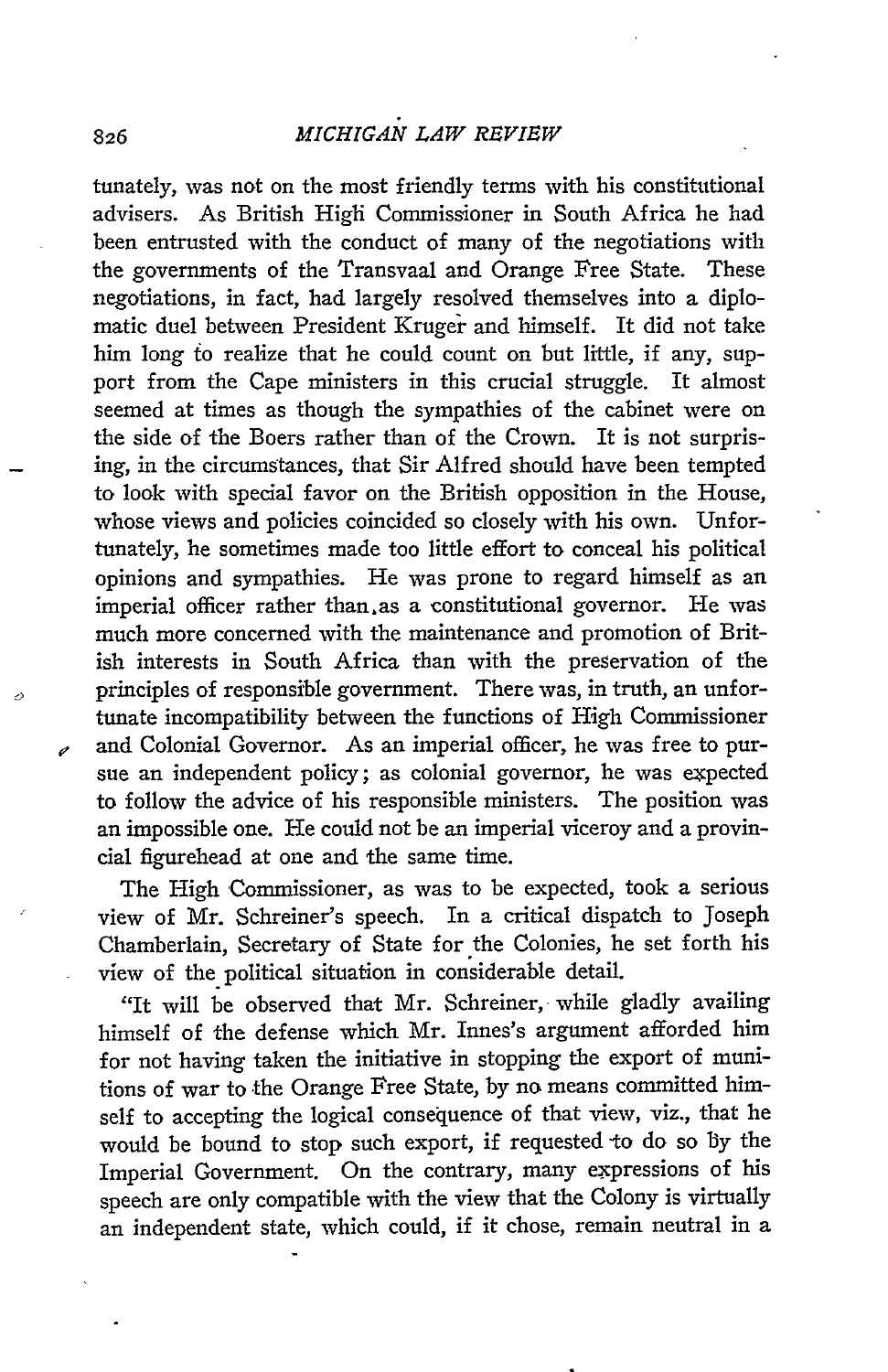conflict in which the Empire was engaged. This position is altogether inconsistent with that of Mr. Innes.

The natural sympathy which one cannot but feel with Mr. Schreiner in his earnest desire to preserve the Colony from war cannot be allowed to obscure the import of his remarkable declaration. It would seem to be the opinion of the Prime Minister, doubtless representing in this the views of the Cabinet, that in case of the British Empire being at war-and at war with states bordering on the Colony,—the Colony should take no part, and that its forces, every man of whom is enrolled in the name of and has taken an oath of allegiance to the Queen, should stand 'apart and aloof from the struggle.' These words seem to fall little short of a declaration of independence, and amount virtually to a policy of separating the colony, if only *pro hac vice,* from the Empire of which it forms a part.

The position which would be created, if the Ministry were to carry out the policy indicated in Mr. Schreiner's speech, would be one new in the history of the relations between Great Britain and her self-governing colonies.

Many wars have been waged by Great Britain in which these colonies have taken no active part. They have been wars far from their borders, on which the colonial forces, small in number and intended only for local defense, could practically render little or no assistance, although such assistance has been volunteered, and in one instance-the Suakim Campaign of 1885-has been actually given, by a colony to Imperial forces engaged at great distance and in a cause in which that Colony had no direct interest.

But the absence of active participation on the part of a Colony in a war waged by the Empire is something very different from the adoption of an attitude of neutrality. Such a position would be as unprecedented as it is untenable, alike in international law and in view of the constitutional relations of the Colonies to the Mother Country.

In view of the declarations of the Prime Minister on more than one occasion that he is determined to discharge his duty as a loyal minister of the Crown, I hesitate to assume that he would be prepared to carry out in practice the remarkable doctrine which seems to be indicated by the passage above quoted. Meanwhile, the ambi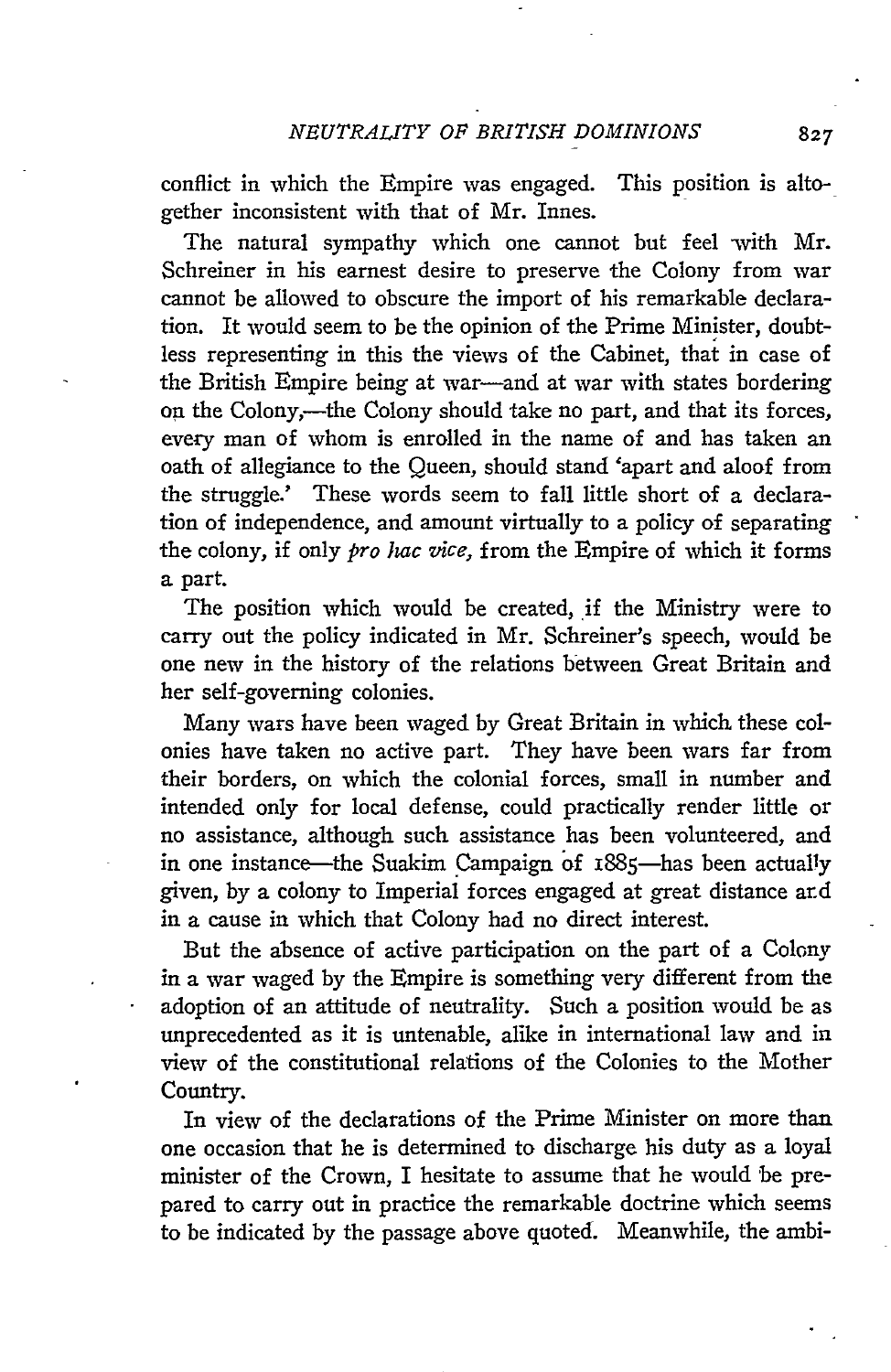guity of the position is creating the most intense anxiety throughout the colony and the bitterest conflict of opinion between different sections of the inhabitants. Among the supporters of the ministry there are, no doubt, very many whose racial sympathy with the ruling class in the South African Republic is stronger than their feeling of attachment to the Empire. They would contemplate with aversion the employment of the forces of the Colony against either of the Republics, and would, at best, sullenly acquiesce in the passage of Imperial forces through the Colony in connection with military operations beyond its borders. On the other hand, there is a section, equally or almost equally large, which, sympathizing as it does intensely with the policy of Her Majesty's Government, and feeling the strongest attachment to the Mother Country, would bitterly resent any attitude approaching to apathy on the part of the Colony in case of a struggle, to say nothing of interference with the free movement of Imperial troops. The organized forces of the Colony, Cape Mounted Rifles, Cape Police and Volunteers are ' mostly composed of men whose sympathies are strongly on the Imperial side. I anticipate that the immediate future will be productive of very strong protests on the part of the latter section of the population against the action of the ministry, followed perhaps by counter-protests from its supporters.

In view of the many uncertainties of the immediate future, it is premature, and would, it seems to me, be undesirable, to suggest what course it might be necessary to adopt, in dealing with the forces and resources oi the Colony, in the event of the relations between Her Majesty's Government and either or both of the Republics assuming a more unfriendly character. But I have thought it well to acquaint you with the present position of affairs in order that Her Majesty's Government may be prepared for the urgent questions which might, in that case, suddenly arise with regard to the relations of the Colonial Ministry to the Governor and to Her Majesty's Government. I will only say, in conclusion, that two considerations ought, in my mind, to be kept in view. The first and paramount consideration is the maintenance of the principle that this colony is, in every sense, part of Her Majesty's dominions, and cannot be allowed to separate itself, or stand aloof, from any conflict in which the Empire may be engaged. No colonial government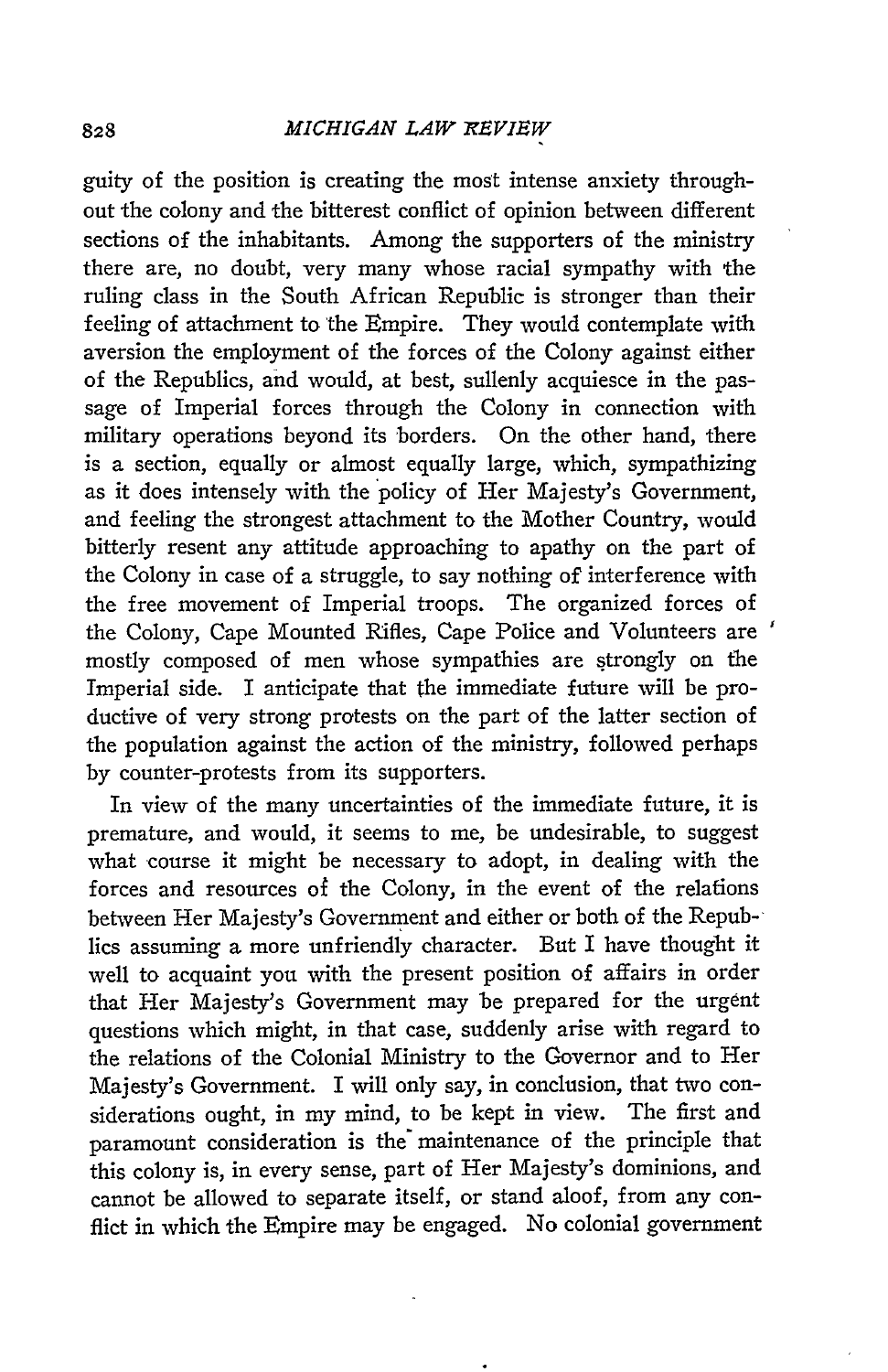would, in my opinion, be faithful to its duty which sought, under such circumstances, to hamper the action of Her Majesty's Government, or to withhold from it any support which the Colony was capable of giving. On the other hand, I believe it would be good policy on the part of the Imperial Power to have every regard, consistent with the maintenance of the principle just laid down, for the feelings of that large number of Cape Colonists who, unfortunately, are incapable of taking a fair view of the differences existing between Her Majesty's Government and the South African Republic, or of sympathizing with the former in a conflict with the latter, however justified such a conflict might be. It would be well, for that reason, to avoid, if possible, the direct employment of colonial forces for any purpose but those of the defense of the Colony itself, though it would be impracticable, in view of the unforeseen contingencies of war, to lay it down as an absolute rule that they should under no circumstances be so employed."

The dispatch of the High Commissioner, it must be admitted, did not do justice to Mr. Schreiner's position; for not only did it assume that the policy of the government was one of legal neutrality rather than of military non-intervention, but it also overlooked the Premier's express declaration that he would act "in conjunction with the proper authorities" when the necessary occasion arose. In the light of the contest "the authorities" referred to could have meant none other than the imperial government or its representatives. It is equally significant that Sir Alfred found it necessary to supplement his excellent exposition of the constitutional unity of the Empire by the consideration of certain political factors which limited in this case the operation of the legal theory. In short, the question at issue was in reality not a question of law -but of political expediency, namely, how best to hold the Dutch population to its allegiance. From the standpoint of practical politics. there was no fundamental difference between the policy of the Pre· mier and of the High Commissioner. They were both non-inter· ventionists. The former, however, was guilty of the tactical mistake of expounding his views in parliament to the edification of his pro-Boer supporters, whereas the latter was discreet enough to conceal his opinions in a confidential dispatch to his chief.

A few days later Mr. Schreiner discussed the question at length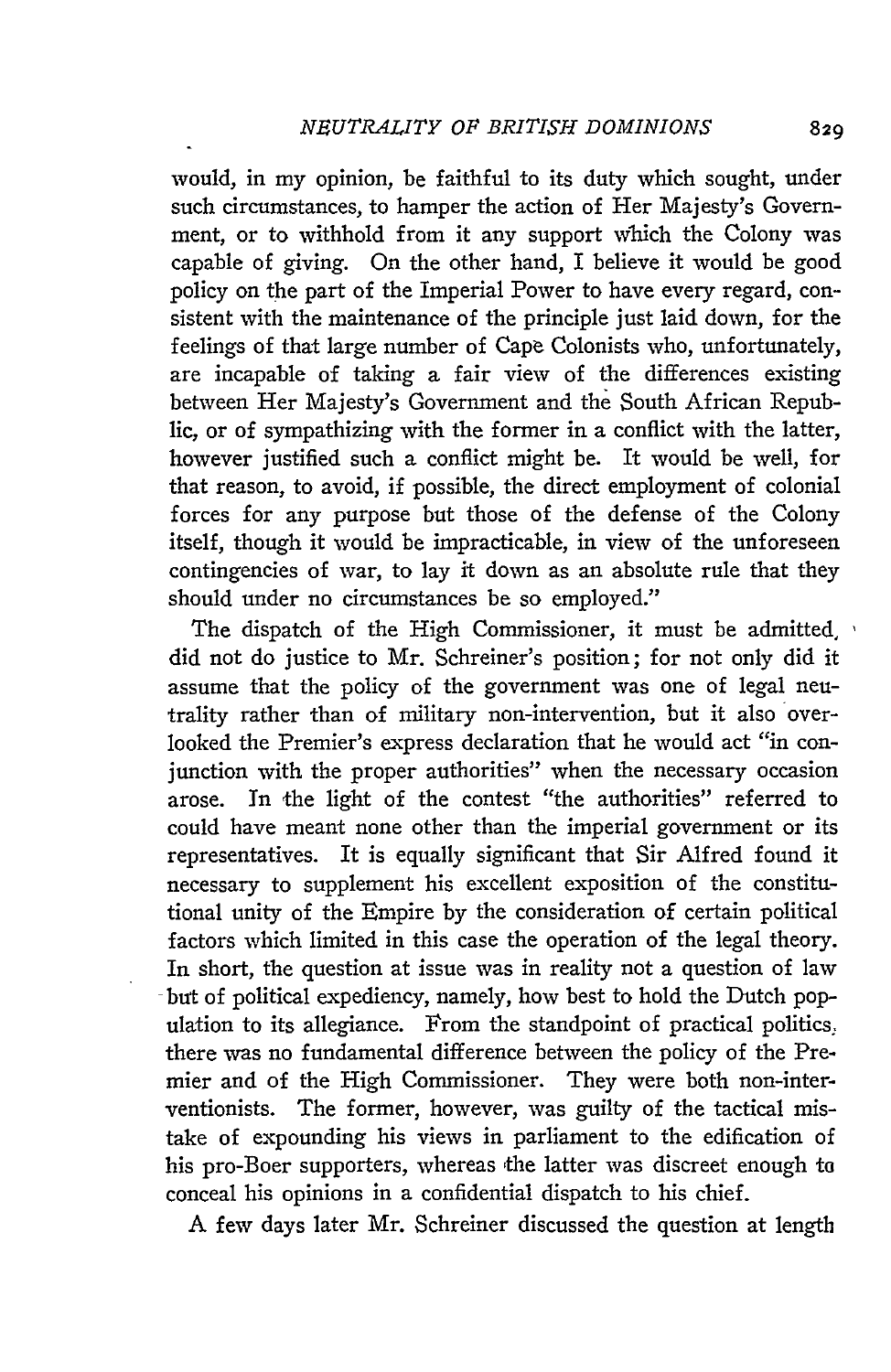with the High Commissioner with a view to removing some of the popular misconceptions which had arisen regarding his policy. In the course of a parliamentary reference to this interview, several months after, he declared that he had never supposed for a moment that a colony could proclaim its neutrality in the face of a declara• tion of war by the Empire, nor had he said "anything of the kind." He had made that point absolutely clear to the government authori· ties not only *so,* but his supporters likewise knew right well that he did not intend to maintain an attitude of neutrality in the struggle that was about to begin.

A more comprehensive and illuminating account of this interview may be found in a subsequent letter of the High Commissioner to the Secretary of State for the Colonies:

"In the course of the conversation, Mr. Schreiner expressed the feeling that his explanations on the subject in the House of Assembly had been greatly misunderstood. He protested against his words being interpreted as a declaration that the Colony should remain neutral in case of hostilities between Her Majesty's Government and the South African Republic. He had never harboured such an idea. I replied that in my opinion his words were open to such construction and that I regretted them. In reply he went on to state at some length his point of view. The gist of it was that, while he fully admitted that, in case of war between Her Majesty's Government and any other state, this colony could not be neutral, yet he felt that, in the interests of the Empire itself, the two main objects which colonial ministers should, in that case, keep in view, would be to prevent civil war breaking out in the Colony and to guard against the dangers of a native rising. Undoubtedly the forces of the Colony should be employed to protect the Colony, and he · would regard any Minister as most culpable who should run the risk of damage being done to the Colony either from the South African Republic or the Orange Free State. What he deprecated was the use of colonial forces against republics outside the borders of the Colony. If they were so used, he feared it might be impossible to restrain a rising on the other side, and there might be a conflict in the Colony itself.

I told him that I quite agreed that any action which might lead to a conflict of whites. within the Colony and to consequent unrest

830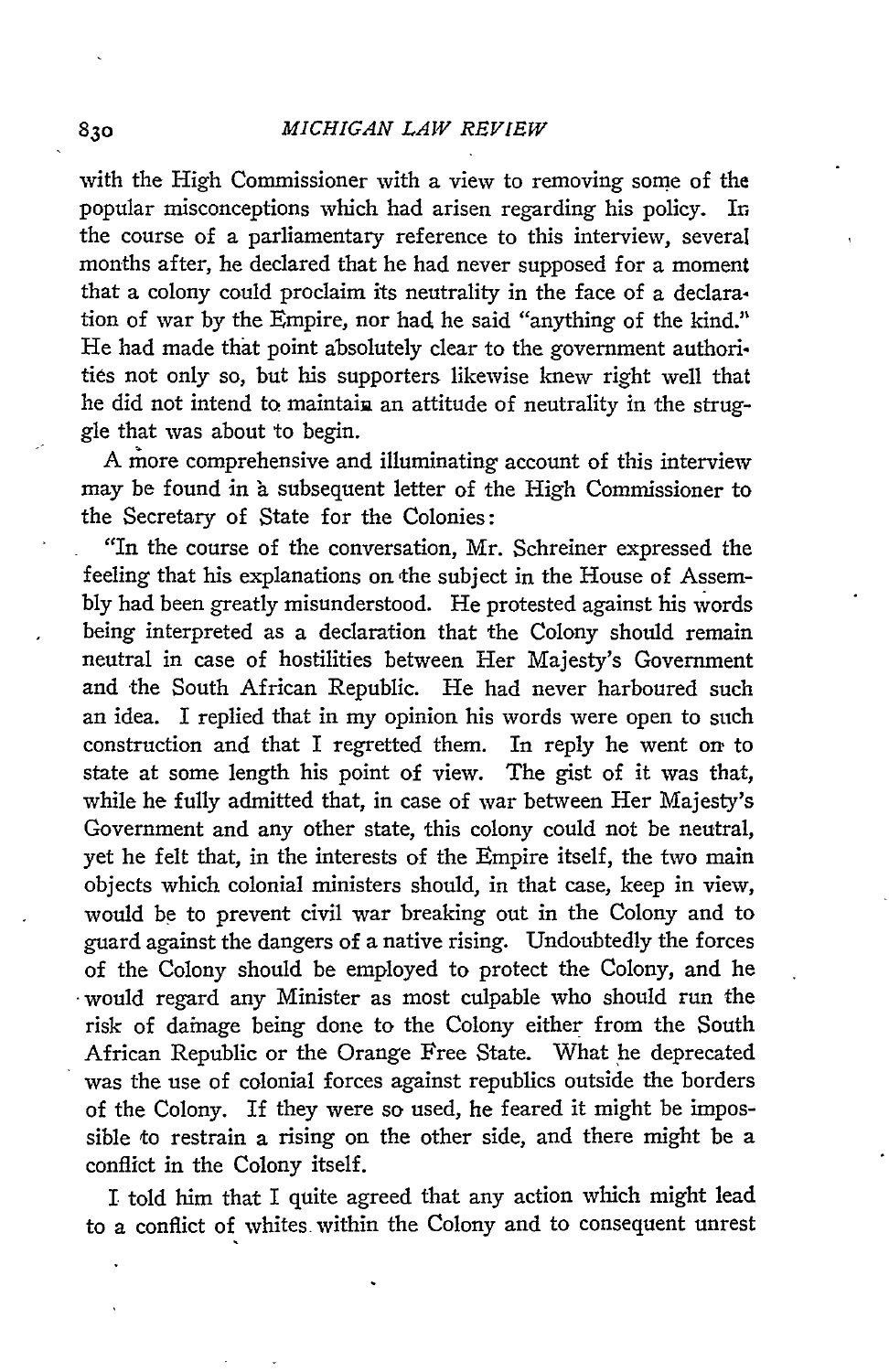and perhaps rebellion on the part of the natives was to be deprecated. As a matter of grace and policy, Her Majesty's Government would, I believe, be unwilling, except in the last resort, to employ Colonial forces for any but purposes of defense. But it was quite impossible to say, though I did not at present contemplate such an eventuality, that the Colony might not become a base of operations against a neighboring state, in which case the Government of the Colony must, of course, loyally coöperate with Her Majesty's Government and give every assistance to the Imperial military authorities."

The Secretary for the Colonies closed the correspondence in a .brief dispatch approving the views of the High Commissioner on the question of neutrality and also expressing his satisfaction that Mr. Schreiner "had since explained that his words were not intended to bear the construction to which they were open." In conclusion, he likewise concurred in the views of the High Commissioner "that in case of war the colonial forces should, as far as possible, not be employed directly in offensive operations."

In a speech on the prorogation of parliament on the eve of the war, 'Mr. Schreiner again took occasion to set forth definitely his conception of the duty of the colony in case of war.

"I consider, Mr. Speaker, that I only utter what I believe will be the sentiments of every honorable member of this House when I say that it will be the general duty of Her Majesty's ministers in . this colony, and it is the duty of every honorable member of this House, no matter what side he may stand on, and of every person or agency of influence in the country to strain for one great object, and that is, so far as lies within our power, to save our colony as much as possible from being involved in the vortex of war into which it is now apparently a certainty that South Africa has been drawn."

Mr. Schreiner's policy at times seemed tortuous and insincere, but in view of the difficulties of the situation it could scarcely be othenvise; it represented, in truth, the compromise between his political sympathies and prejudices on the one hand and his high sense of duty on the other. His so-called neutrality proposal meant only that he was unwilling to employ the local forces of the colonies in offensive operations against the neighboring republics. Such a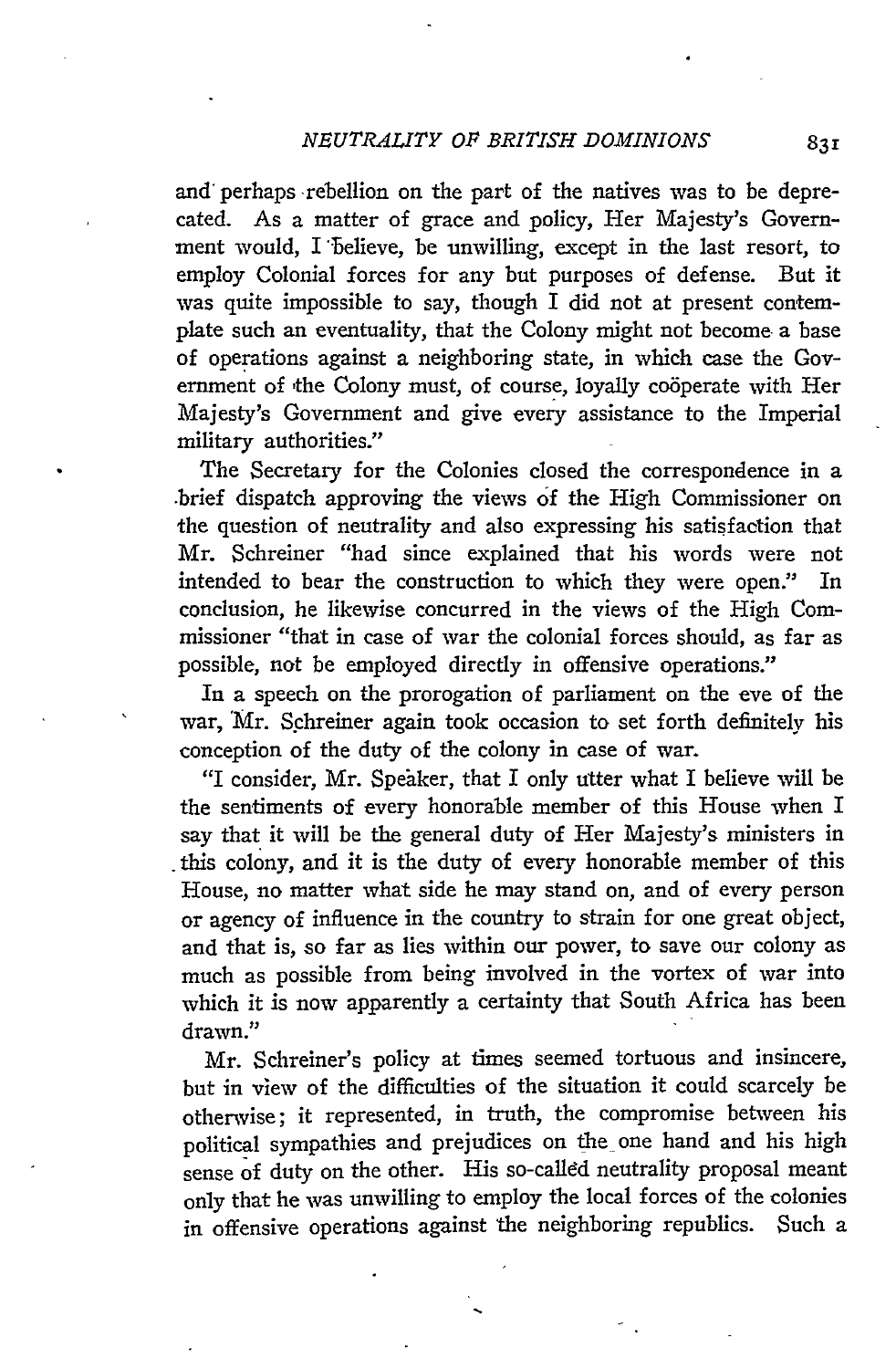#### *MICHIGAN LAW REVIEW*

policy, he was convinced, would stir up the bitterest hostility of the Dutch and lead almost certainly to civil war. For the same reason he was opposed to the dispatch of colonial troops to Kimberley and the border towns prior to the outbreak of war, for fear that it might provoke the Boers to hasty belligerent action. His policy, in fact, was governed by the desire to avoid any provocative action towards either the Boer republics or the Dutch population of the Cape. Upon one matter he was firmly resolved, namely, that whatever the outcome neither he nor his government should be chargeable in any way with responsibility for the war.

The views of the Premier, unfortunately, were not shared by all his followers. Some of his supporters were desirous of proclaiming the neutrality of the Cape in the event of war. The extreme Africander section of the party, under the nominal leadership of Te Water, would gladly have closed the ports and railroads of the colony to British troops and supplies and have refused to cooperate with the imperial forces in any way. Some of them did not hesitate to carry on 'treasonable correspondence with the heads of the enemy states. They kept up a constant series of attacks upon the High Commissioner and the Secretary of State for the Colonies, but they did not dare to challenge the position of the Prime Minister in open parliament.

In the end, the question came up in a somewhat different form from what Mr. Schreiner had anticipated. The Boers assumed the offensive at the outset, crossed the Orange River into the Cape and proceeded to enlist Dutch sympathizers in their forces. The question was no longer one of colonial participation in a war of aggression against the Dutch Republics, but of the defense of British colonial territory against the invasion of the enemies' forces.

The precipitous action of the Boers greatly simplified Mr. Schreiner's problem. Nevertheless, he still hesitated. After some delay, martial law was declared in the invaded districts, but there was still some time before he consented to call out the military forces of the colony for the defense of its territory. The colony was indeed sorely distracted. The British loyalists and their Dutch allies were clamoring for the raising of volunteer forces, while at the same time the burghers were appealing to the government not to be called out for active service: Under the provisions of the burgher law,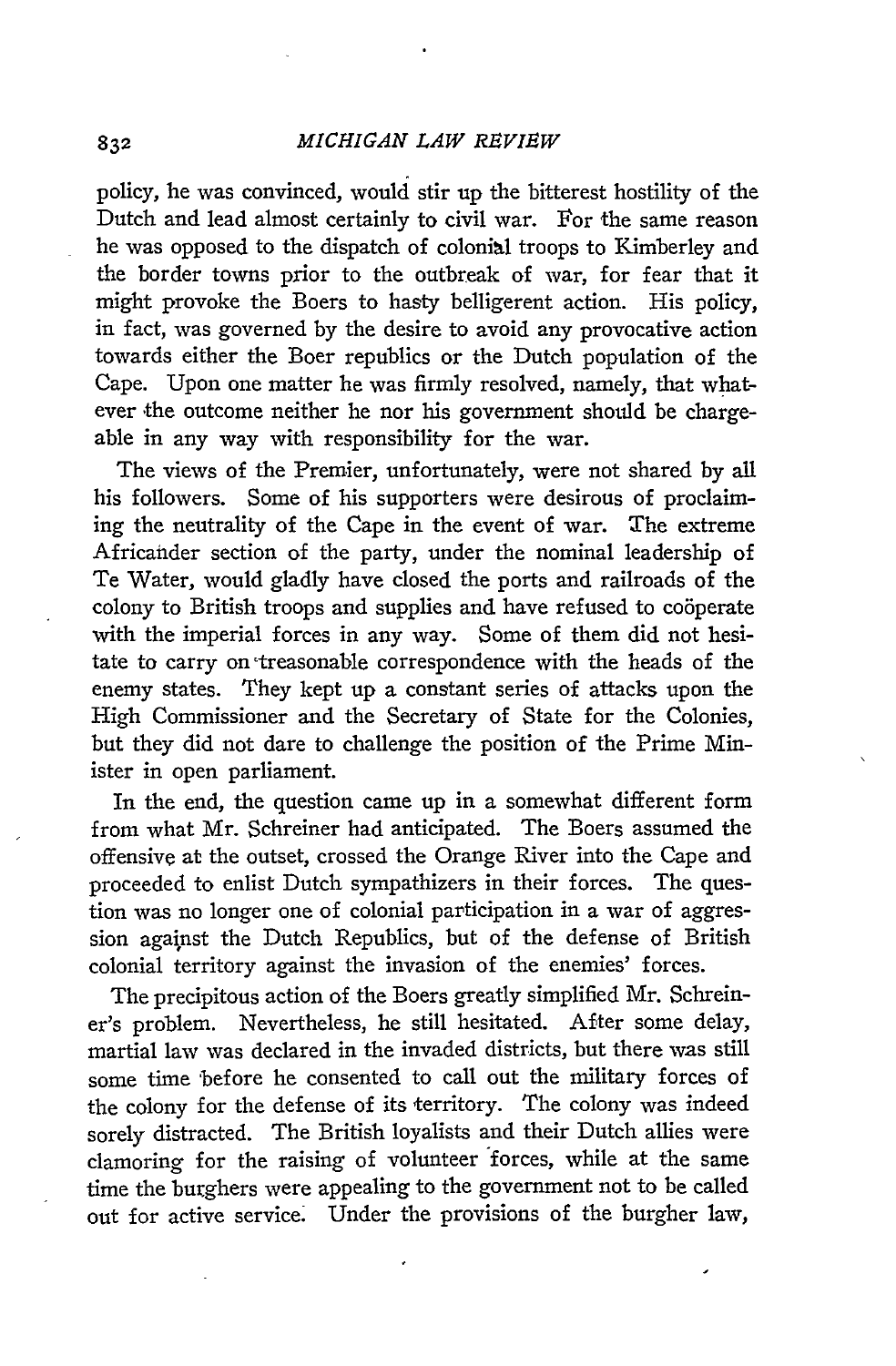every able-bodied colonist was liable to military service, but the government wisely declined to put the act into operation. It would have been the height of folly to have attempted to do so. With a view to quieting the apprehension of the burghers, Mr. Schreiner sent a circular to the civil commissioners and resident magistrates throughout the colony announcing that "It is not intended to call out the burgher forces, as it is considered that the military forces of the Crown are sufficient to preserve or in case of a temporary invasion of the enemy to restore order and that all that is expected by the government of the ordinary citizen is that he should remain loyal to Her Majesty and give no countenance or assistance to her enemies now invading this colony." This proclamation undoubtedly had a beneficial effect upon the Dutch, even though it stirred up much heart-'burning among the loyalists. The policy of the government, in the words of the Premier, was "to employ the regular forces of the Crown rather than local volunteers, because when the war was over the military forces would go, but the local forces remained in the country, and it was his object and policy to avoid as much as possible the use of the voluntary forces in the colony and so to spare the people of the colony when the war was over the legacy of feud and hostility."

The question of neutrality did not arise in the sister state of Natal. The population of that colony was loyal to the core. From the very beginning of the controversy with the Transvaal the people of Natal had manifested a keen interest in the grievances of the Uitlanders and throughout the negotiations the government had strongly supported the policy of the High Commissioner. On the outbreak of the war the government called out the militia at once and proceeded to put the colony on an effective war basis. There was no thought of non-participation or of neutrality. On the contrary, both government and people threw themselves most heartily into the struggle and made it particularly their own.

The correspondence on the question of neutrality was duly laid before the British parliament, but, strange to say, it failed to attract any attention in the House of Commons. The popular chamber was *too* much absorbed in the bitter controversy over the origin of the war and the conduct thereof to give much consideration to the constitutional aspects of the subject. The attitude of the House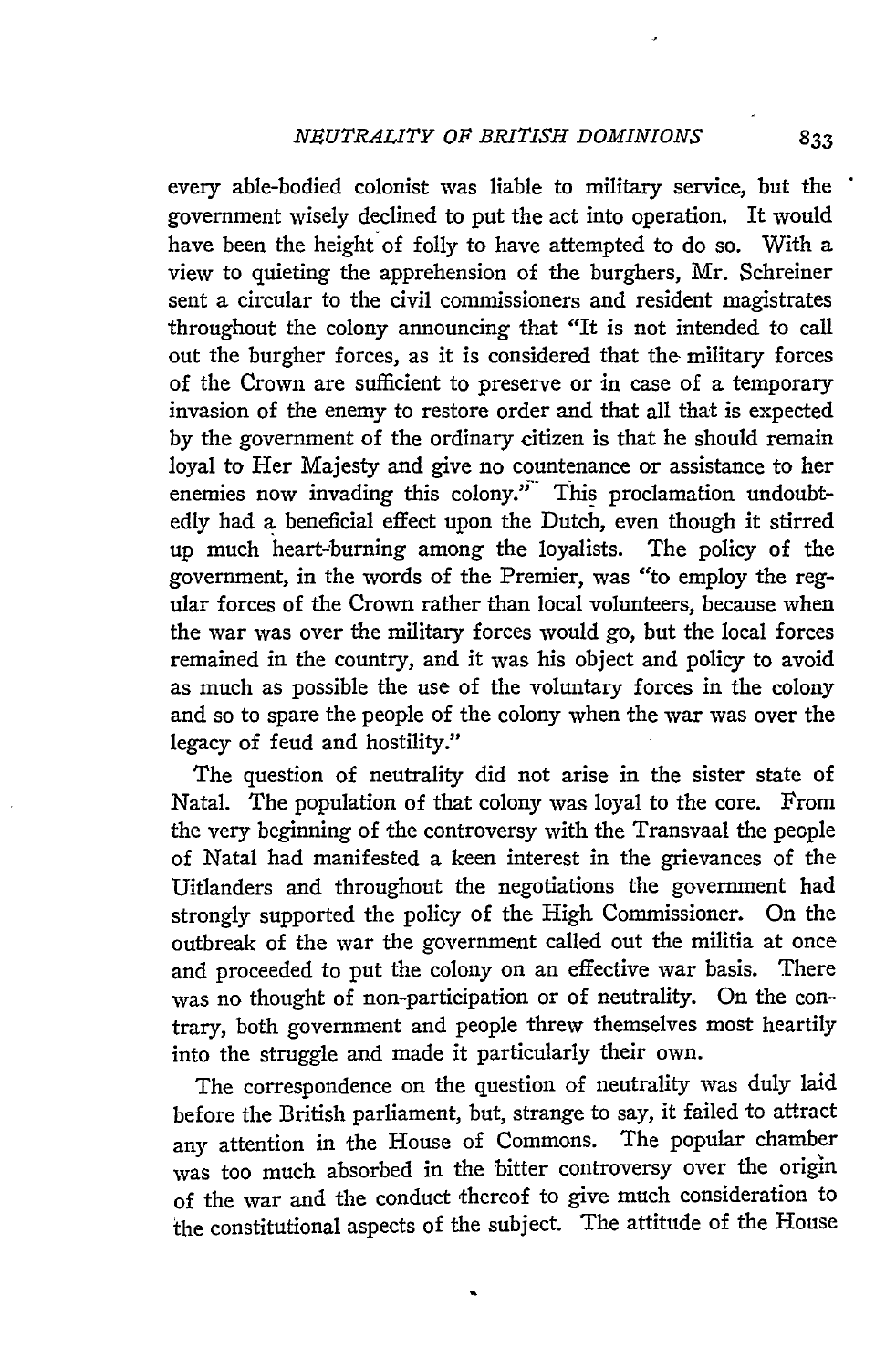of Commons on imperial questions has always been hopelessly provincialistic, and this case proved no exception to the rule.

The subject, however, did not escape the attention of the House of Lords. On March 29, 1900, the Earl of Camperdown addressed a series of questions to the government: " $(i)$  Whether the duty of self-defense is imposed on a self-governing colony. (2) Whether, in the event of war between Her Majesty's government and a foreign power, a self-governing colony can declare itself neutral. (3) Whether a colonial government which declines to call out its forces or otherwise defend its colonial territory against invasion is liable to compensate those who suffer damage within the territory from the enemy." Responsible government, he declared, implied certain obligations as well as privileges, but the English government had apparently never laid down in definite words what these obligations were. The duty of self-defense would, in his judgment, naturally be one of the obligations which a self-governing colony might be expected to assume. But for the recent pronouncement of Mr. Schreiner he would never have supposed that a colony could declare its neutrality. "The colonies have no representation abroad and they have no foreign policy of their own." Both before and subsequent to the outbreak of the war, the Cape Premier had failed to take necessary measures for the defense of the colony, and as a result the loyal British and Dutch colonials had suffered serious losses. He desired to know, therefore, who was responsible for these losses. Would the British or colonial taxpayers be called upon to make good the damage?

In his reply, the Earl of Selborne, Parliamentary Secretary to the Colonial Office, took pains to guard himself against "attempting to frame any new maxims on the complicated constitutional problems" which the questions raised. In case of actual invasion, a self-governing colony, he laid down, "would be bound to do all in its power to defend its own territory, but there would be also an obligation of honor which we hold to be absolute on the Mother Country to do what she can to assist the colony." The general principles governing the respective military obligations of the Mother Country and self-governing colonies in time of peace were fairly well understood. In case\_of a naval attack, the colonies would be expected to look after the land defenses, while the British gov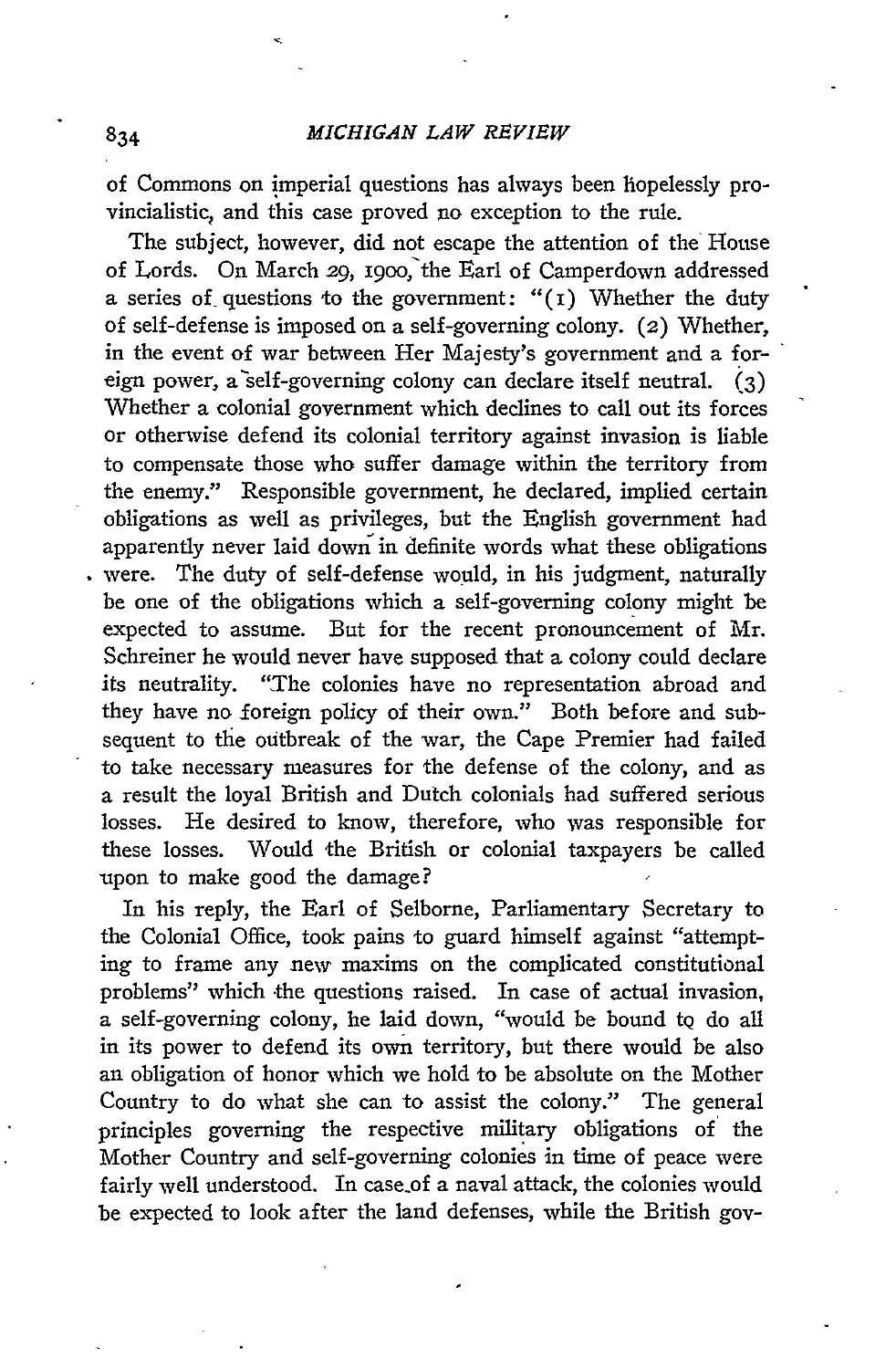ernment would take charge of the coaling stations and attack by sea. There was, however, to the Dest of his knowledge, no settled principle in the case of a land attack.

In regard to the second question, whether, in the event of war between Her Majesty and a foreign power, a self-governing colony could declare itself neutral, his lordship affirmed "it is perfectly obvious that no part of Her Majesty's dominions can claim to be at peace with a power with which Her Majesty is at war."

Upon the third question, as to the liability of a colonial government for failure to afford adequate protection to its subjects, he declined to express an opinion. The question presented a purely abstract proposition which had no bearing on the existing situation in South Africa. The Cape government had not declined to call out its forces, as had been alleged. "It has called out its forces to the extent to which it, and I may also say the Government, considers it wise that they should be called out," in view of the doubtful loyalty of many of the burgher population. This explanation was apparently satisfactory to the Earl of Camperdown and other members of the House, as the subject was dropped without further question.

With characteristic English political opportunism, the English government and parliament soon forgot all about the embarrassing constitutional questions at issue. They have always been prone to ·put off their difficulties to a more convenient season and to trust to' a kind providence to help them out of their troubles when a solution could no longer be postponed. "Sufficient unto the day is the evil thereof" has been the motto of British colonial policy. With the termination of the war the question of colonial neutrality again. became an academic issue, and suffered the usual fate of all such questions.

The South African war, however, did serve the purpose of bringing out clearly the anomalous constitutional position of the dominions in time of war. In this incident may be seen a striking illustration of that divergence between law and practice which is as marked a characteristic of the imperial as of the English constitution. From the standpoint of constitutional law, the British Empire was one and indivisible in war as in peace. One part of the Empire could not be at peace while others were at war, This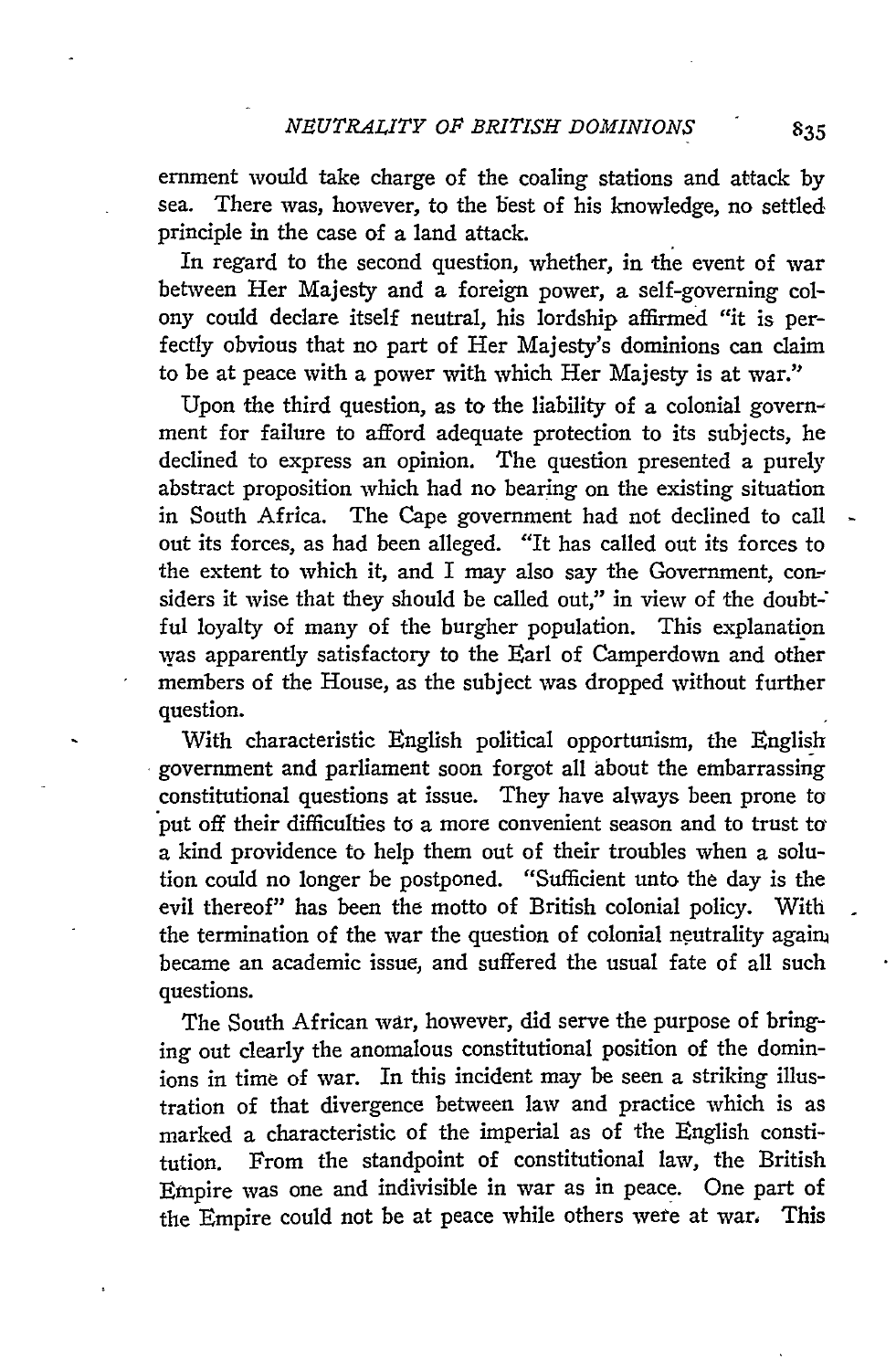fundamental principle was recognized alike by English and colonial statesmen. No colony was empowered or entitled to throw off its allegiance at will or to absolve itself from the performance of its constitutional obligations at home or abroad. In short, there was no constitutional right of collective expatriation or even neutrality on the part of any of the dominions. At the same time, the English government clearly recognized that, according to the convention of the imperial constitution, the colonies were free to determine for themselves whether and to what extent, if any, they would actively participate in imperial wars. The dominion governments had the sole responsibility of determining when and under what conditions colonial forces should be employed outside of their own borders. A royal declaration of-war undoubtedly bound all the king's subjects and possessions, but it did not automatically involve the colonies in active naval or military operations. The colonies were still free to join forces with the Mother Country or to maintain an attitude of benevolent neutrality if they should see fit so to do. There was no doubt but that the dominions were ready and willing to come to the aid of the Mother Country in case of a great emergency, but they were equally resolved not to be drawn into imperial ventures and expeditions in which they had no special interest and of which they might possibly disapprove. In short, they claimed *to* be free-will agents in respect to foreign wars, and this principle was not seriously challenged by the Colonial Office. The views of Mr. Schreiner upon this point were very similar to those of his illustrious Canadian contemporary, Sir Wilfrid Laurier. "If England is at war, we are at war and liable to attack. I do not say that we shall always be attacked, neither do I say that we would take part in all the wars of England. That is a matter which must be determined by circumstances upon which the Canadian parliament will have to pronounce. It will have to decide in its own best judgment."

But this policy of non-participation is far removed from the modern conception of neutrality with its strict rules not only against intermeddling in the war but also against any use or abuse of the neutral territory for belligerent purposes. There was here no claim of a new international status or embryonic independence, no proclamation of neutrality or declaration of immunity of the ships, ports and territory of the dominion. The pronunciamento of the Cape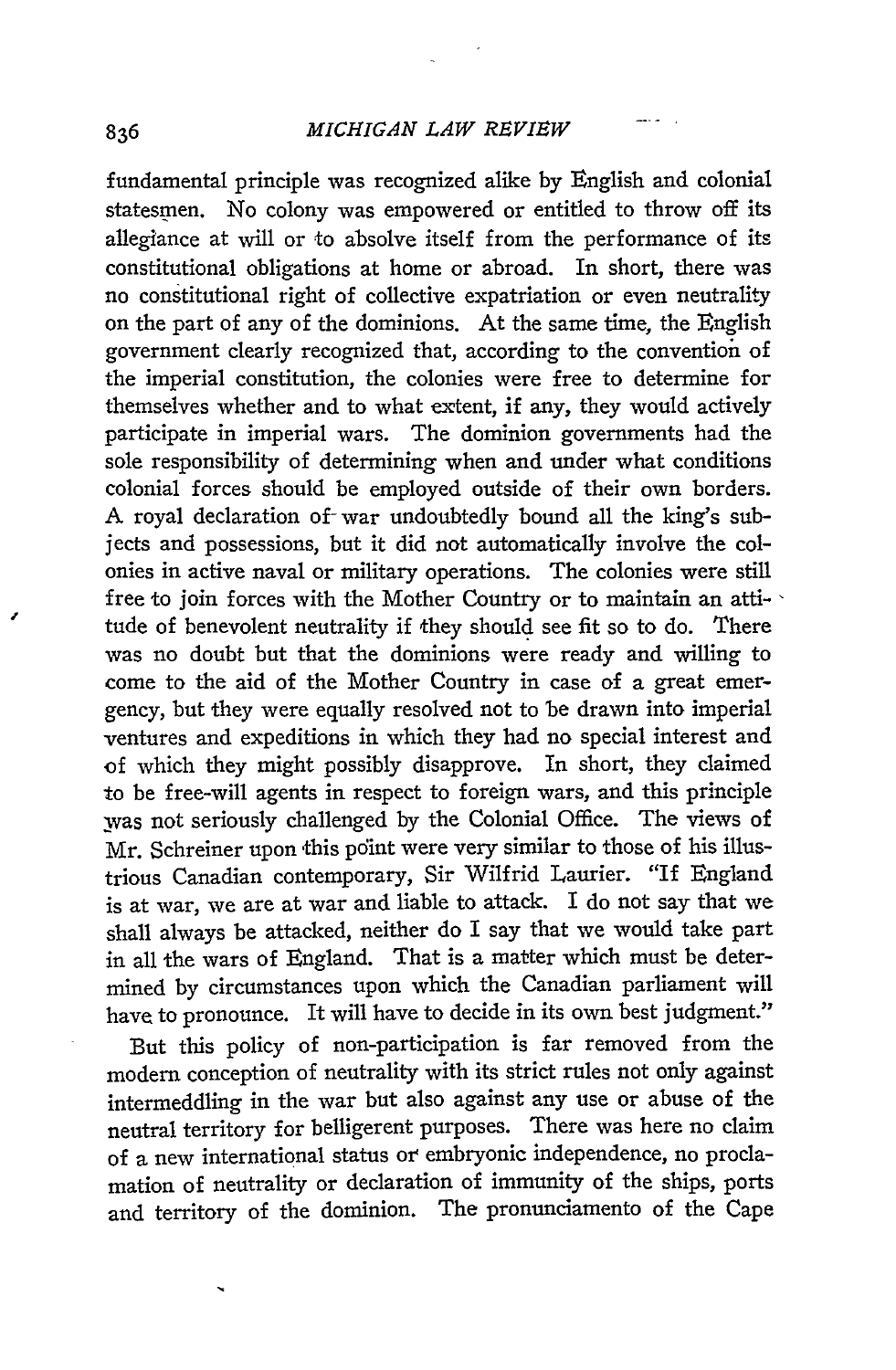Town Premier was a mere matter of internal economy affecting only the constitutional relations of the colonies and the Mother Land. It had no international validity or effect nor were foreign governments under the slightest obligation to take due notice thereof. From the standpoint of international law the status of the dominions was unchanged. The colonies were still integral portions of the Empire, whose fate in time of war was bound up with that of the Mother Country. The Boer Republics were indeed fully justified in treating the South African colonies as enemy territory, and as such open 1o invasion and conquest, the same as any other portion of the king's possessions. Only a declaration of independence could have changed the belligerent character of Cape Colony and have converted it into a neutral state.

This incident did possess, however, considerable constitutional and international significance. It marked an important stage in the progress of the dominions from dependence to statehood. It was but a short step from voluntary inaction to free and independent action in foreign affairs. Jan Smuts has taken up the mantle of his distinguished fellow-countryman as the prophet of the new school of national or liberal imperialists who look to the solution of the Empire's external problems, not by cutting the painter, but through the reorganization of the Empire upon the basis of an association of free and equal states. In other words, they aim to set up a British league of nations, the members of which would be entitled to determine their own policies in respect to war, peace and foreign relations. The splendid sacrifices of the colonial troops on the fields of France won for the dominions the right to international recognition. That right was conceded by the covenant of the League of Nations. The dominions were at last admitted as fullfledged members into the family of nations. The conference at Cannes gave practical expression to the new policy of international freedom. The days of colonial tutelage were over. Under the terms of the proposed Anglo-French alliance the dominions were free *to* decide their own foreign policy in war as in peace. It is . too early as yet to declare that the old policy of non-participation has given place to a new doctrine of neutrality, but an important precedent has been established and the tendency of imperial development lies in that direction. The question still remains, to what